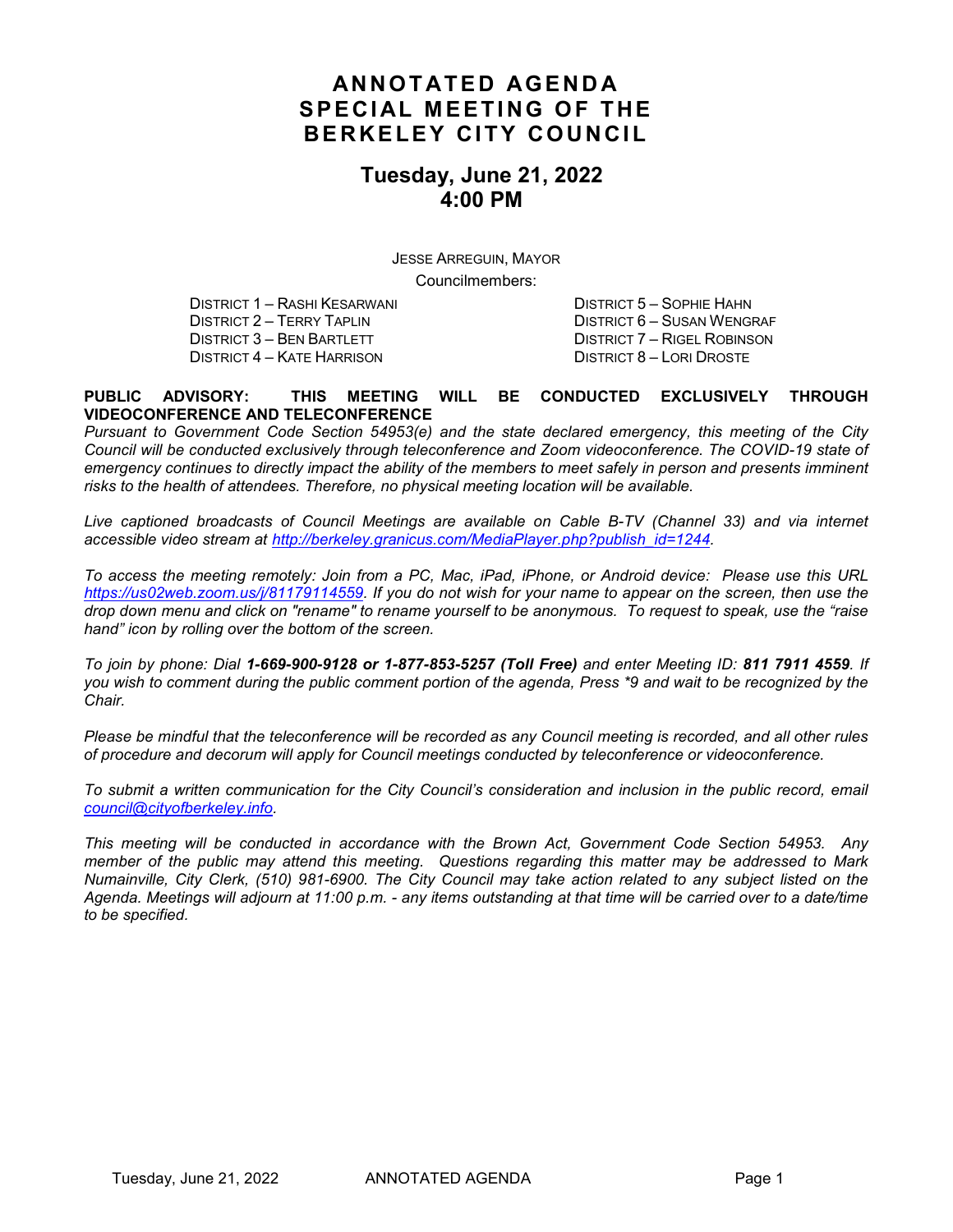## **Preliminary Matters**

**Roll Call:** 4:01 p.m.

**Present:** Kesarwani, Taplin, Hahn, Wengraf, Robinson, Droste, Arreguin

**Absent:** Bartlett, Harrison

Councilmember Bartlett present at 4:12 p.m.

Councilmember Harrison present at 4:17 p.m.

## **Action Calendar – Old Business**

**1. Contract: Axon Enterprise, Incorporated for Body Worn Cameras, Storage and Software** *(Continued from June 14, 2022)*

**From: City Manager**

**Recommendation:** Adopt a Resolution authorizing the City Manager to enter into a Contract with Axon Enterprise, Incorporated to provide body worn cameras,

equipment, software, and services for an amount not to exceed \$1,115,000 over the next five years through Fiscal Year 2027.

**Financial Implications:** See report

Contact: Jennifer Louis, Police, (510) 981-5900

**Action:** 6 speakers. M/S/C (Arreguin/Wengraf) to adopt Resolution No. 70,415–N.S. **Vote:** All Ayes.

**2. Police Equipment & Community Safety Ordinance Impact Statements, Associated Equipment Policies and Annual Equipment Use Report** *(Continued from June 14, 2022) (Item contains supplemental material)*

#### **From: City Manager**

**Recommendation:** Adopt a Resolution approving the Controlled Equipment Impact Statements, Associated Equipment Use Policies and Equipment.

#### **Financial Implications:** See report

Contact: Jennifer Louis, Police, (510) 981-5900

**Action:** 8 speakers. M/S/C (Arreguin/Hahn) to adopt the recommendation in the revised material from Councilmember Harrison in Supplemental Communications Packet #2 and further revised as follows:

1. Adopt Resolution No. 70,416–N.S. approving the revised Controlled Equipment Impact Statements and Policy 303 (Control Devices and Techniques) from Supplemental Communications Packet #2, conforming to local and state law.

2. Refer the Annual Equipment Use Report to the Police Accountability Board for review and recommendation within 60 days following City Council approval of the remaining use policies.

3. Refer all other internal policies relevant to controlled equipment to the Police Accountability Board and Berkeley Police Department to review and conform to the approved Controlled Equipment Impact Statements, and local/state laws for City Council consideration by July 26, 2022.

**Vote:** Ayes – Taplin, Bartlett, Harrison, Hahn, Robinson, Arreguin; Noes – None; Abstain – Kesarwani, Wengraf, Droste; Absent – None.